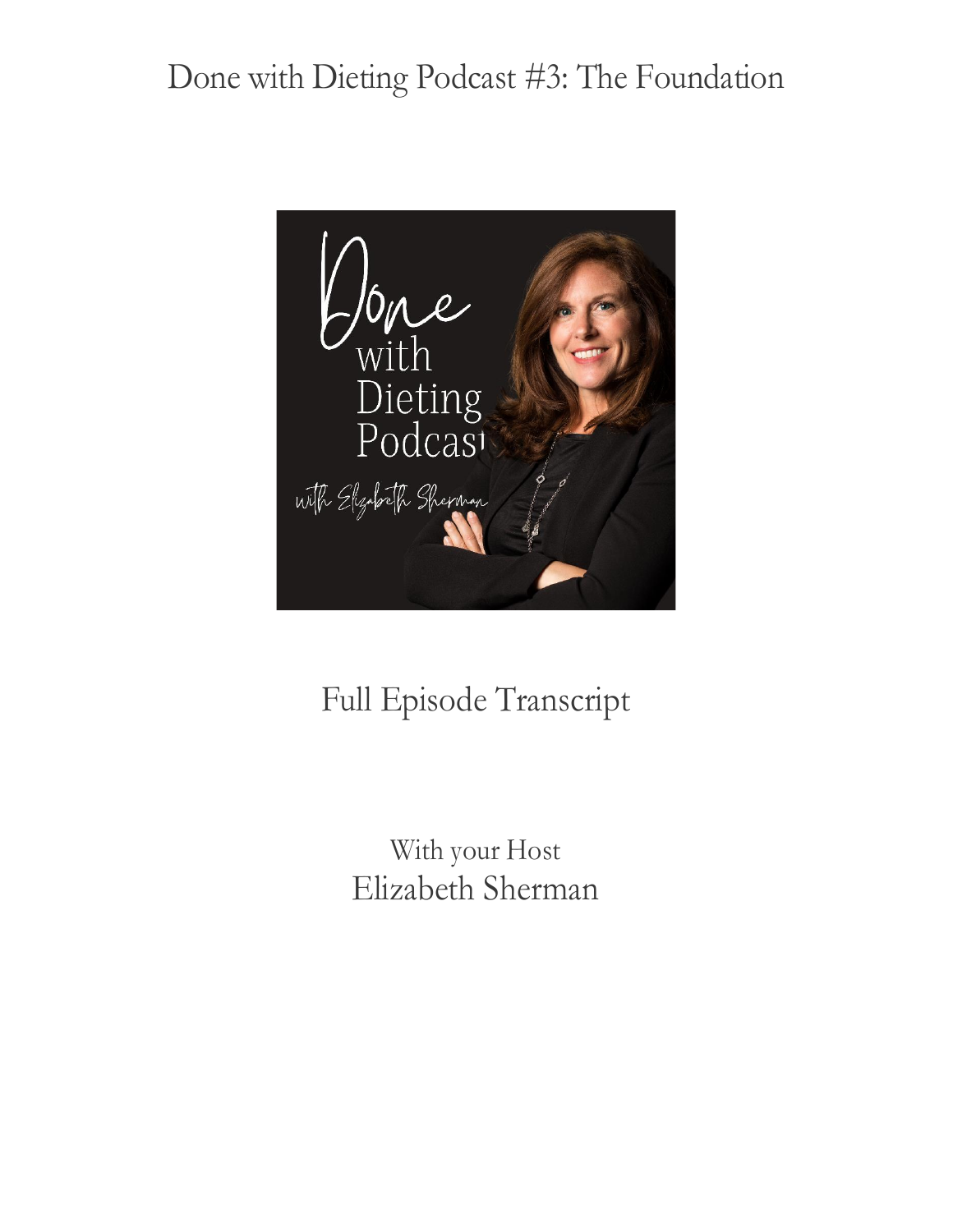You are listening to the Done with Dieting Podcast, episode number Three.

Hi, I'm Elizabeth Sherman, former corporate high tech executive turned light and weight loss coach. But it doesn't seem like it was that long ago that I was searching for that perfect diet, you know, the one that would finally be the magic pill to lose the weight that I so desire.

Fast forward has tons of failed diets, endless hours of exercise and painful lessons learned. And although I still have not reached the state of Nirvana body love bliss that I truly desire, my relationship with food exercise and my body is infinitely better than it was not only when I started this journey, but even as recently as three years ago.

This journey has allowed me to ditch my scale, stop logging my food and exercise, eat food that wasn't prepared by me, and I can easily maintain my weight, something that I never thought was possible. I created the Done with Dieting Podcast to give you simple, easy to do and sustainable strategies, and ideas to help you do the exact same thing without all of the drama that I went through.

If you're a woman who's looking to create a better relationship with food, exercise and her body, get off the diet, roller coaster, and free up all of that headspace spent on calories, how you look what you should eat, and beating yourself up for not doing what you think you should be doing. You are in the right place.

Let's get started.

Hello, and welcome to episode number three of the done with dieting podcast.

So I live in Mexico, and my husband and I have been renting a house here for about four years, we moved here in the spring of 2017. And since then we had been looking for a place to buy. And we have found a piece of land. And just at the beginning of December, we broke ground on building a house and we have all of the designs of the house figured out. And we're really super excited about it.

Right now, there is just this big hole in the ground. And we just got a message from our builder this week saying that they are pouring the foundation. And so that's very exciting.

And it started me thinking about foundations of houses and foundations of diets and how I think one of the biggest flaws that I see from folks who are starting diets is that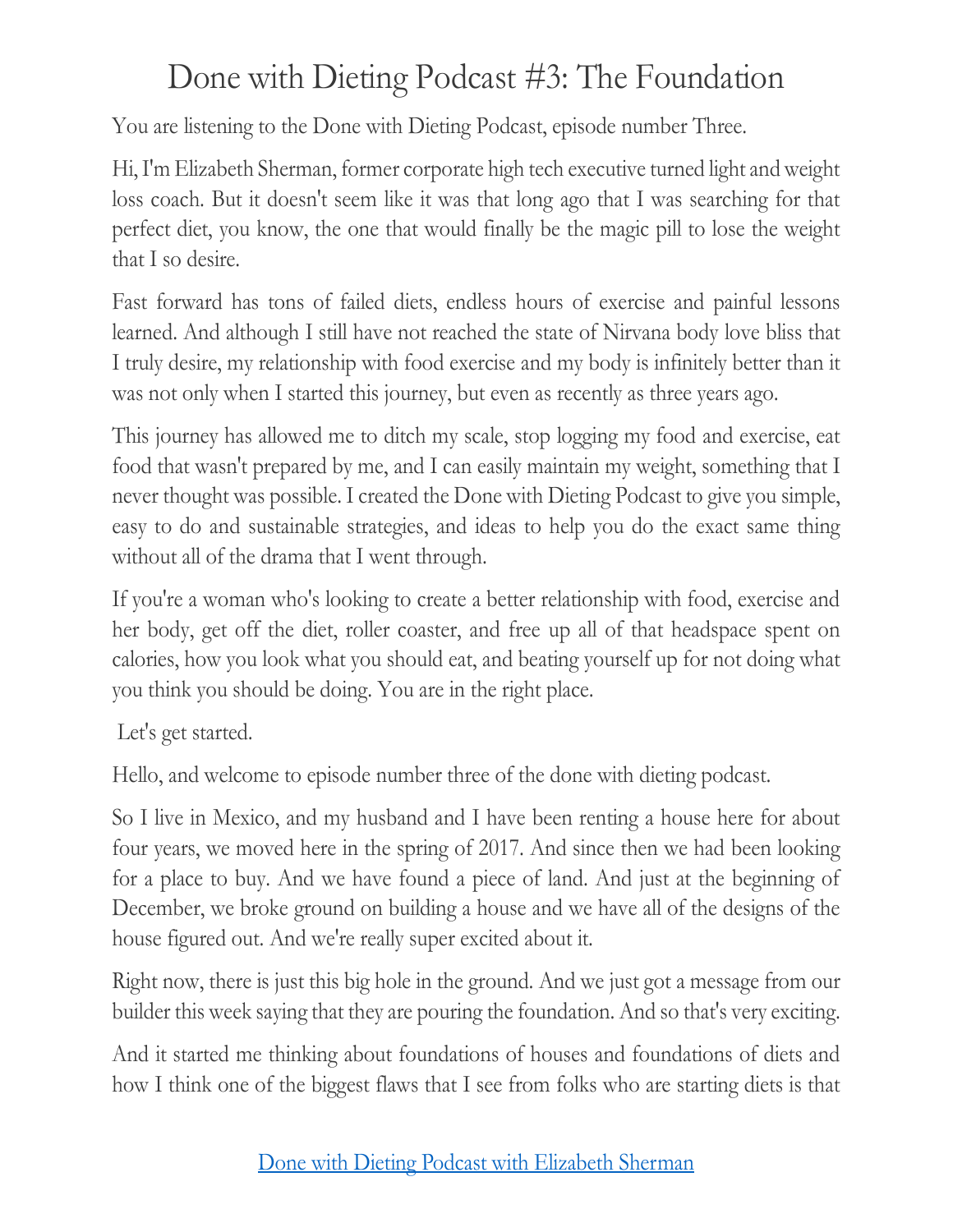we don't have the foundation of our health in place before we try these advanced dieting techniques.

And so what happens is that the diets don't work because we don't have the foundation of good health habits in place, which of course is necessary. And so and I know that I totally did this when I was dieting, that the diet would say okay, you can eat so many calories. And I would figure out how I could eat brownies during that time.

In fact, I was a guest on a podcast recently. And the hosts was telling me about how when she used to do Weight Watchers, her husband called it the Snickers diet every day, I think she said that she she would drink Diet Coke all day. And then at lunchtime, she would have one of those king sized Snickers bars, which is terrible.

But that's the type of stuff that we do, especially when we create rules around, you know, what you can and cannot have.

So what I wanted to introduce you today is something that I call the eight basic habits that every healthy person does. And I am going to give you options at the end of the podcast of how to get this resource. But let me go through it today. And then you'll have an opportunity to get more information about it.

And so these eight habits, I figured out by observing, so I observed that Healthy People do these things. And if we can adopt them, then probably we're gonna be pretty good and on the road to help. And so these eight basic habits are pretty much the foundation of good health. And so let's get in and get started.

And so these eight basic habits are really kind of foundational. And what's really crazy about them is that when I introduce you to them, they're not groundbreaking, they're not sexy, they are totally boring. But if you do them, you will probably be healthier than most people you know, and your body will right size, whatever the size is, that's right for you and your genetics.

So without further ado, here are the eight basic habits.

Okay, so number one, drink water.

Okay, so let me talk about this a little bit. First of all, there seems to be this myth out there that in order to hydrate properly, we need eight glasses of eight ounces of water. I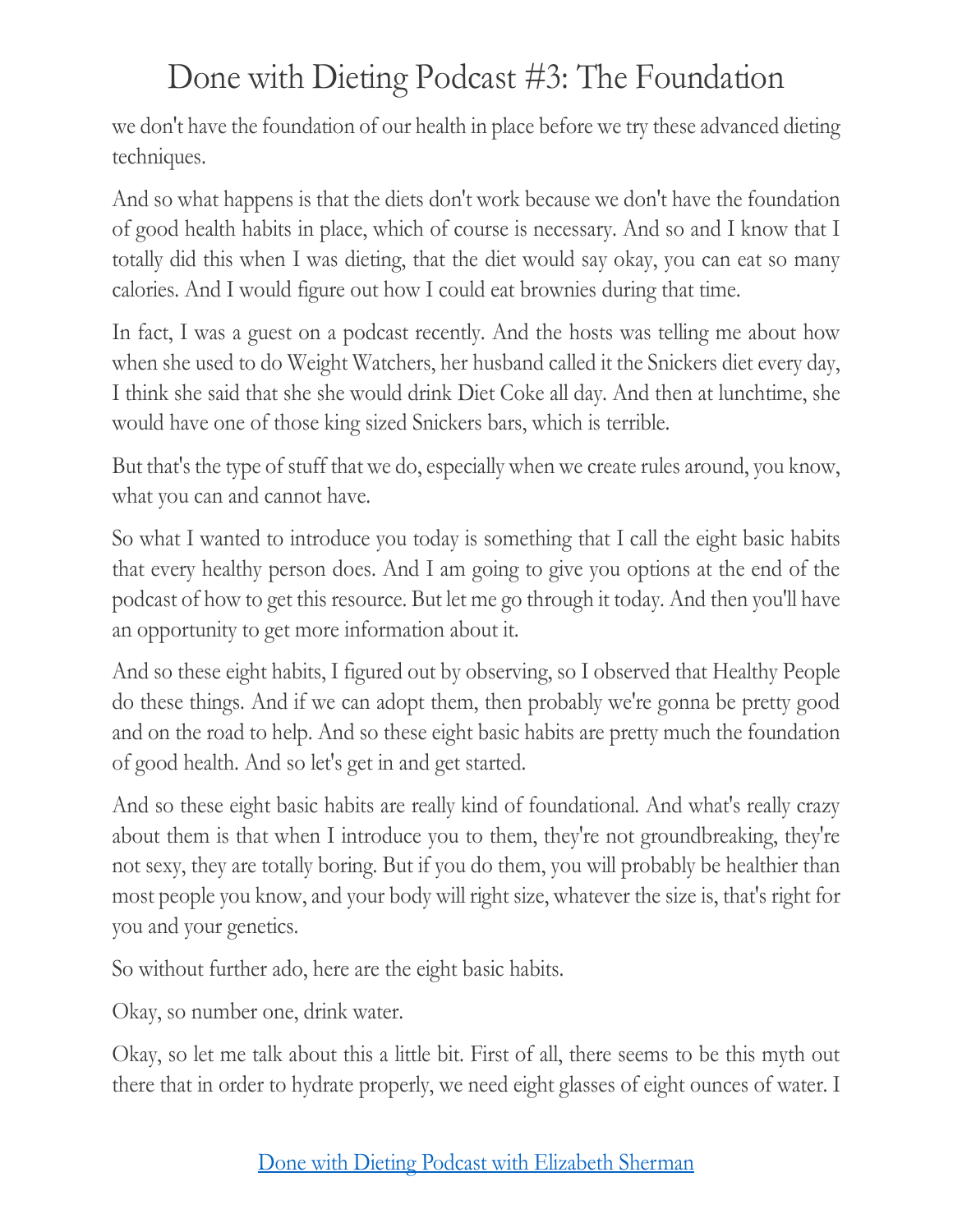have no idea where this myth came from. But it is out there. Is it a bad myth? No, it's not terrible. But it doesn't really make a lot of sense that we should all be taking in the same amount of water, right. So if you imagine a 250 pound man and a 150 pound woman, they probably shouldn't have the same nutrient needs, right or water needs. So I have two other ways of telling if you have the right amount of water in your diet.

Now one is if you're actually measuring water, the rough rule of thumb is that we take your weight in pounds, and then divide that in half to drink number of ounces. So if you are 150 pounds, we would take half of that, that would be 75. Right? And then you would drink that in number of ounces. Now, if you weigh yourself in kilograms, then you would just take the kilograms in ounces of water.

Okay. Now the other method is looking at the toilet after you go to the bathroom. And if the water color is intense yellow, then you probably need some water or some other you know, fluids in your body. If the water is pale yellow, then that would be good. Now, if you take vitamins, be aware that the vitamins may color the color of your urine, so just be aware of that. But yeah, that's about it. Alright, so that's drink water. That's habit number one.

Habit number two is eat vegetables.

Okay, now eat something green every once in a while, it's actually pretty good for you. So a couple things. One, corn is not a vegetable. Okay, corn is actually a grain. Corn is sold to us fresh, so they put it in the vegetable section in the grocery store. But corn is actually a grain. And so do not count corn as a vegetable.

Now, we have a huge continuum of vegetables. And be aware that when I'm talking about vegetables here, I'm not talking about that whole confusing thing about well is a tomato a vegetable or is it a fruit? Okay, I'm talking about vegetables as we conventionally know them.

So fruits are things that we consider to be sweets, vegetables are things that we consider to be not sweet. Okay? So tomatoes, broccoli, asparagus, cauliflower, green beans, all of those things, potatoes, sweet potatoes, squashes, all of those things. I am talking about our vegetables, okay?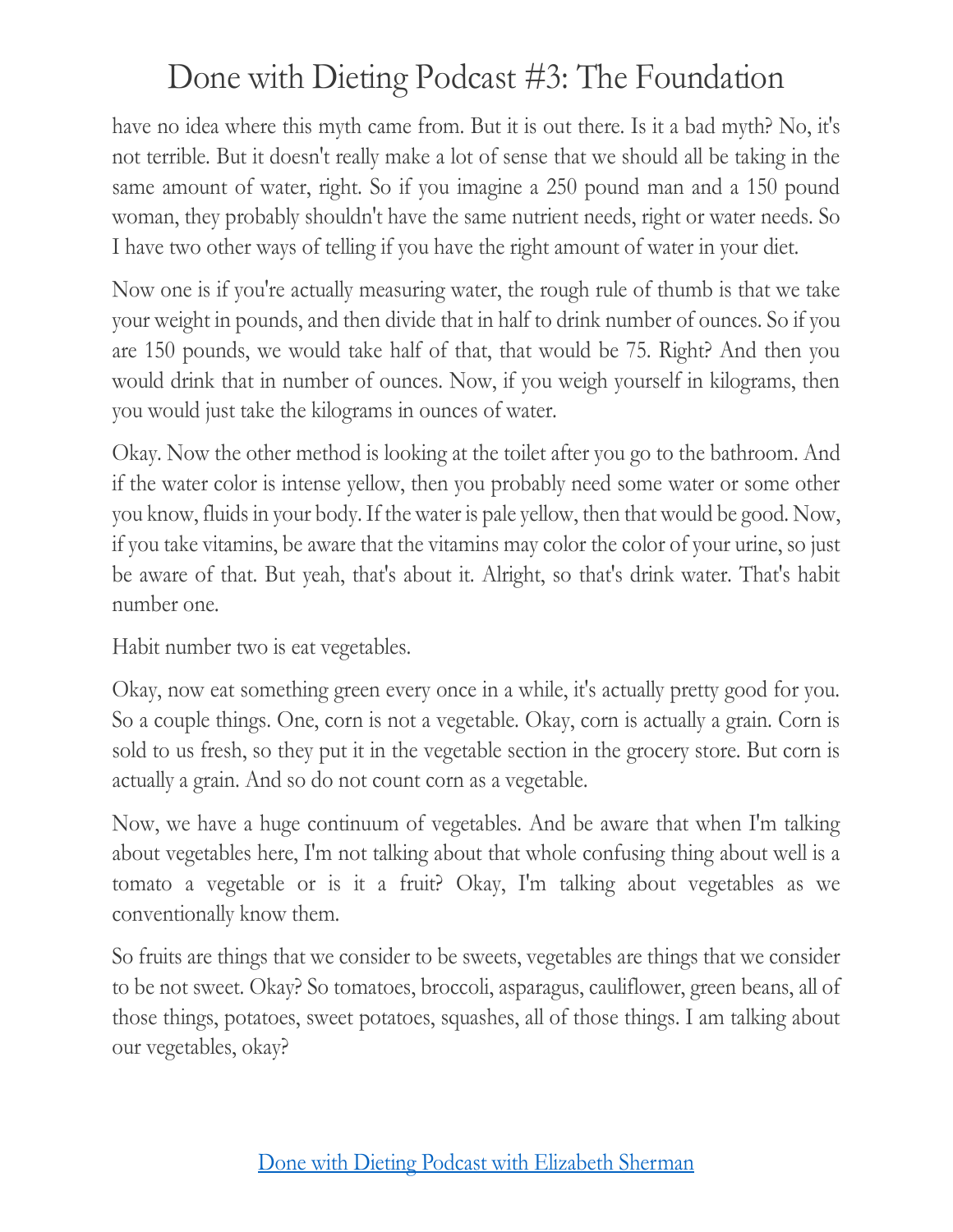So, there's a huge continuum of vegetables, okay, and we can divide them up into two different camps. Okay, we can probably divide them up into many different camps. But for the purpose of today, I'm going to divide them up into two different camps. One is starchy versus non starchy.

Now starchy foods or starchy vegetables tend to grow below ground. That's not what I'm talking about here in this habit. When I'm saying eat vegetables, I'm talking about the vegetables that grow above ground. Okay, so those vegetables and quite honestly, all vegetables are good for you. But let's try to stay away from the starchy or things where, you know, if we consider french fries come from potatoes, is that eating your vegetables? Maybe? I don't know, what do you think? Is it eating? Are you eating your vegetables, if you eat potatoes and french fries,

We want to aim for five to six servings of vegetables that grow above ground.

Now what is a serving? A serving is for a non starchy vegetable. So again, tomatoes, cauliflower, green beans, things like that, we want the size of your fist, okay, again, going back to using your body as a rule of measure for how you should be eating. Okay, so, non starchy vegetables is the size of your fist. If you want to eat lettuce, or spinach or kale or something that's a leafy green, then the serving size is two fists, okay. And then for starchy vegetables, that would be the size that would fit into your cupped hand, probably the size of a small computer mouse. So that's number two. Eat something green every once in a while.

All right now habit number three is eat protein.

I'm going to admit here today that I am totally biased towards eating animal proteins as a protein source. And I'm going to save the vegetarian debate for another day. So that I can share my experience with being vegetarian with you. Do other foods have protein in them? Absolutely. Yes, of course they do. All foods do have some form of protein in them.

All right. But often those other foods that we hear about things like beans, cheese, nuts, nut butters, those things tend to have a large dose of starch and or fat along with them.

So for some people that may not produce the results that you're looking for. And again, I can talk about this later. If you have questions. I totally welcome any questions that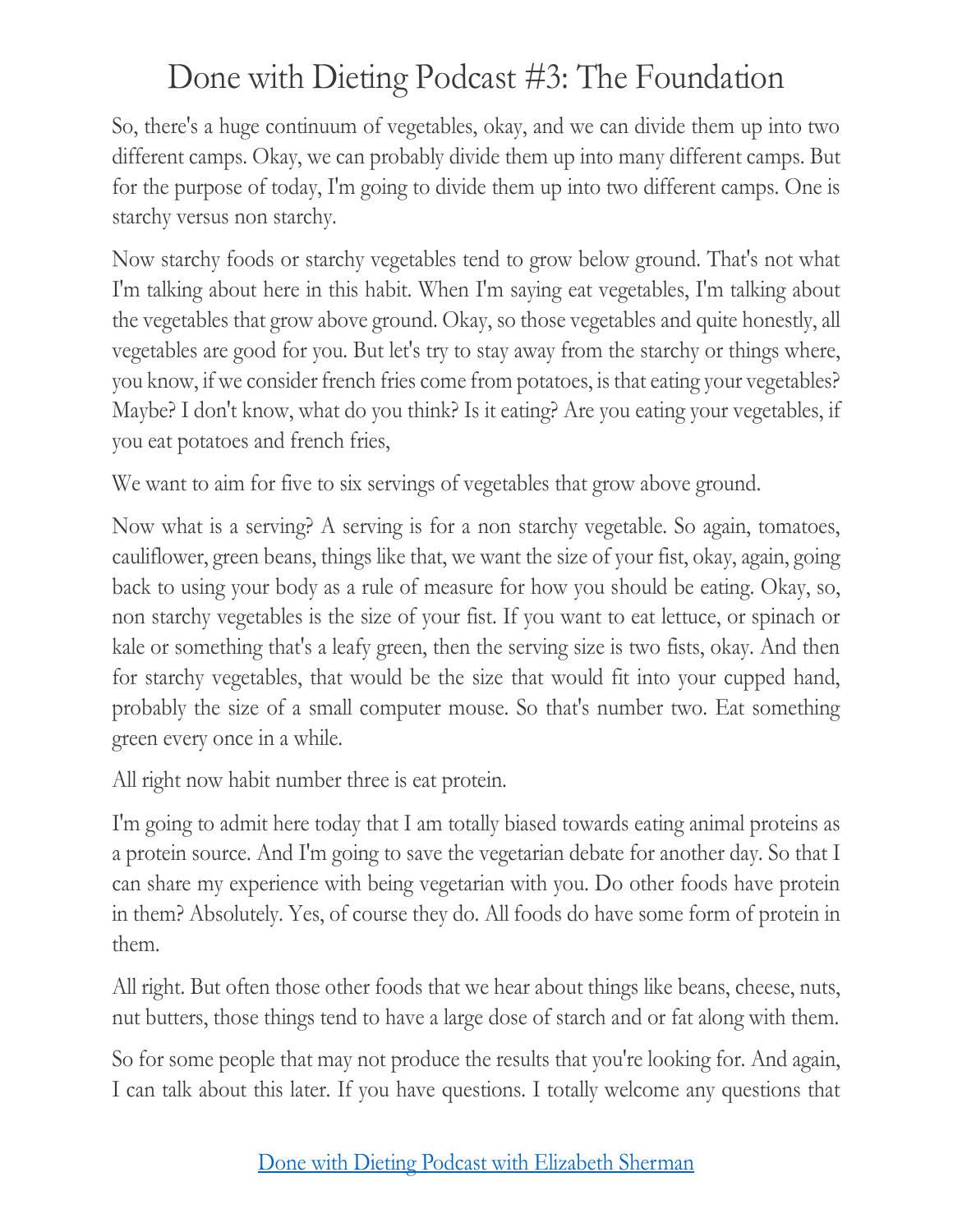you have for me. And I can answer that on a Q&A call later on. So habit number three is eat protein.

Habit number four is to move. So not difficult.

Now, movements is not to burn calories, okay, we need to change our relationship with exercise, we want to move not to burn calories, but so that we can practice self care, and we can manage our stress. Now, I'm going to give some recommendations at the end of the podcast. But for right now, what I recommend is that you start with where you are, and just add a little bit.

The other thing is, when we think about exercise for weight loss, I need to tell you, exercise is a terrible, terrible, terrible weight loss method. And the reason why it's a terrible weight loss method is because it takes a lot of effort to burn 500 calories, but you can eat 500 calories in just a heartbeat.

Okay, so we really want to decouple the relationship of exercise to burning calories. And I know that it's going to be a really difficult thing to wrap your head around, that exercise doesn't burn calories. Technically it does. But I don't want you to think about it that way. Exercise.

Now, I'd like you to start thinking and reframing your relationship with exercise, so that it's not a form of burning calories, but rather, it's a way of taking better care of yourself. And it's a way of managing your stress.

So walking is a perfectly acceptable way of moving, you can also do gardening, you could do yoga, you could do Tai Chi, you can do anything that allows you to move because we know that movement is better than not moving.

So 10,000 steps is great. However, this 10,000 steps is another made up metric. Whoever it was that designed pedometers, and they just made up the 10,000 step number. It's it's great, don't get me wrong. But the idea that we have to walk 10,000 steps isn't necessarily accurate.

And for those people who swim or who bike, you know, they might not be doing 10,000 steps a day, because those exercise modalities don't count towards steps. Just be aware, take all that with a grain of salt. Just try to move about 30 minutes a day. It doesn't have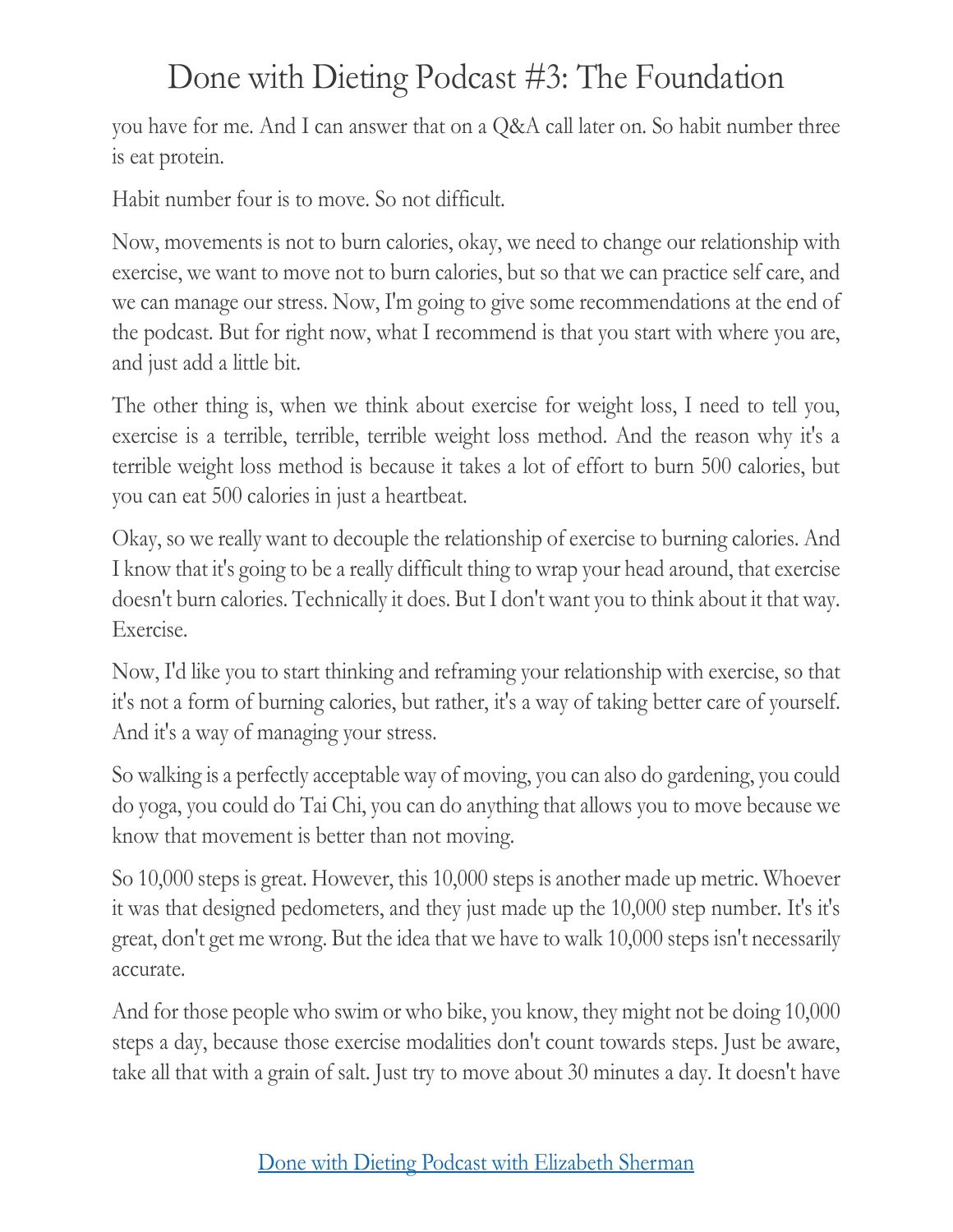to be all at once. And it can totally be in five minute chunks, 10 minute chunks, 15 minute chunks, whatever it is that you can fit in. Alright, so habit number four is move.

Habit number five is to sleep.

Now our sleep needs are highly individual, and what works for one person. You know, there are people who only need six hours of sleep. And there are other people who totally need eight or nine hours of sleep. So figure out what works for you.

Most of us are walking around in a sleep deprived state. I'm recording this in January and I had taken some time off in between Christmas and New Year's and I was just shocked that every single night I was able to sleep like eight and a half hour so I should be getting a lot more sleep than I really am right now.

And so when you go on vacation or on the weekends, if you find that you're sleeping more and more and more, maybe work backwards during the week and start to go to bed a little bit earlier so that you can get enough sleep.

So we really don't know a lot about sleep and why we do it. The fact that we are unconscious For a period of like eight hours, which is a significant amount of time, during the day where predators could theoretically attack us, it really doesn't make a lot of sense when we go back to the evolution of the human species.

And I'll probably do an entire episode on this. But just be aware that sleep is super important. We know that sleep doesn't have any calories, we know that sleep isn't necessarily calorie burning. But we do know that when we don't get enough sleep, that what it does is it raises hormonal levels in the body, and can really mess with the way that our bodies function.

Now, sleep is totally a foundational habit. And for many of my clients, once we clean up their sleep habits, give them some a good routine to do before they go to bed and clean up their sleep environment, then what happens is, they will naturally start to function better and potentially lose weight, we know that when we don't sleep well, then we are in probably a pretty grumpy mood during the day, we don't manage our stress very well.

When we don't sleep well, we know the cells in our body don't process energy correctly. And what that can look like is an afternoon craving. So if you get the afternoon munchies, whether it's sweet or salty or crunchy on know that your body knows that it's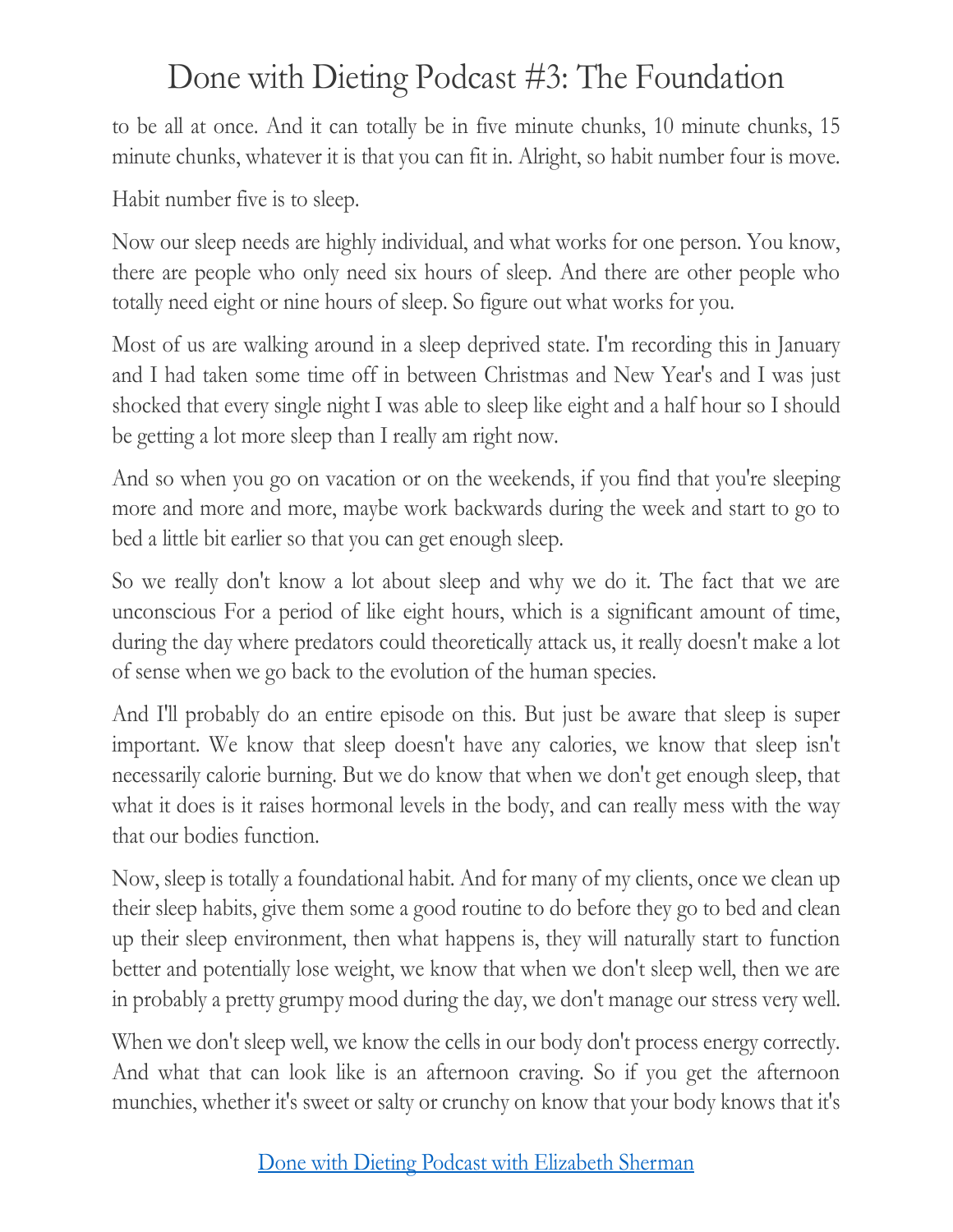low on energy. And the easiest way to get energy is through eating something that provides energy, which is usually carbohydrates, and something that is fast acting carbohydrates, like something sweet.

Also, be aware that when we don't sleep well, we don't have energy, and we don't feel like exercising. So sleep is totally a foundational habit. And it's something that is so important to your health. So if nothing else, do get your sleep. Alright, so that was number five.

Number six is manage your stress and practice self care, there's a ton of different things that go into this practice.

Now how I describe self care, is actually taking care of the future version of yourself. And I'm going to talk more about this in future episodes, for sure. But for right now, what self care looks like to me is much more than getting a manicure or massage or a facial. So self care practice is doing those things that are good for me. And that really energize me and take care of who I'm going to be tomorrow, next week, next month and next year.

So how do you take care of yourself and not just the person that you're going to be tomorrow, next week or next month? And not just physically through eating or getting manicures and massages? but also how do you manage your mind? How do you manage your stress? How do you manage your thinking and those things that were you and the next few episodes, I'm totally going to be talking about this.

So they're going to be really good for you if you don't necessarily know the answers to those questions. So number six is managing stress and practicing self care.

Now, number seven, this is huge is eating just enough. Now for me eating just enough was really all I needed to do in order to right size my body. This habit can be a little fuzzy, and it does take a lot of practice. But once mastered and be aware, it took me probably a good 18 months to master this habit. And I'll be completely honest with you have I stopped overeating? No, I still occasionally overeat. However, when I do overeat, I feel terrible, and I don't like it. So I eat to satisfaction way more often. It's really a great practice to get into. Because here's the thing is when we pay attention to our hunger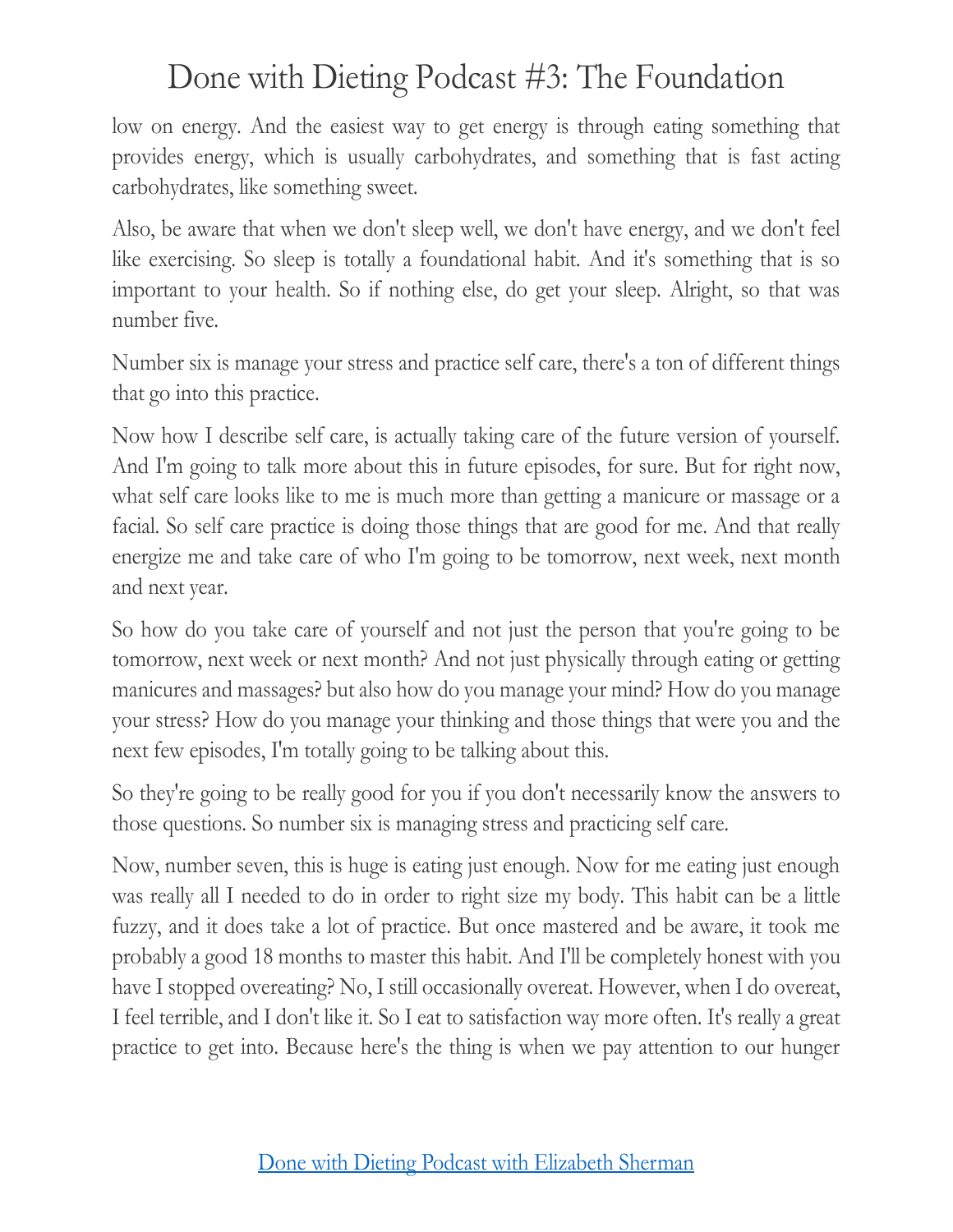signals, we can pretty much eat anything we want and the food and our body will tell us how much we should have.

So it's really kind of interesting when we take away that certain foods are fattening or certain foods are too high in fat or too high in carbs. If you start paying attention to how those foods make you feel And how they taste, then what happens is as you eat them, and you start to notice how you feel when you eat them, then your body will naturally say, okay, I've had enough. So habit number seven is eat just enough.

Now, last habit is limit treats. I am a huge believer that we cannot live on chicken and broccoli, 24/7, we all need treats, and we should be including treats in our daily life, I totally went through the phase where I was perfect Sunday through Friday, and then Saturday became like a cheat day or having a cheat meal. And that might work. For some people. It did not work for me.

I would dive headfirst in Saturday morning, and eat sugar and junk all day long. And so for me, what I've noticed and for my clients is that if we add a little bit of something every single day, what it does, is it allows us to make choices, it allows us to be discerning, and it allows us to not feel deprived.

For example, if I'm going to have a treat today, I can decide if I want to eat a brownie or if I want to drink wine. Sure, I can totally have both. But again, going back to how we feel if I don't feel good with both of those things, I might want to choose just one.

Now I recommend that we take about 10 to 20% of our total daily intake and reserve that for treats. Now the question is what qualifies as a treat. At this point, I'm gonna let you decide.

And you can totally lean into this for right now, you might think that ordering Chinese food is not a treat. But eventually you might decide that it is. So whatever you think is a treat, do that.

Now that you know what these habits are, what do we do next, I have some really good ideas of how to start incorporating these first thing to do is start tracking where you are.

Notice which of these habits are easy. Notice which one of these habits are more difficult. Notice which ones you think that you're doing that you really aren't.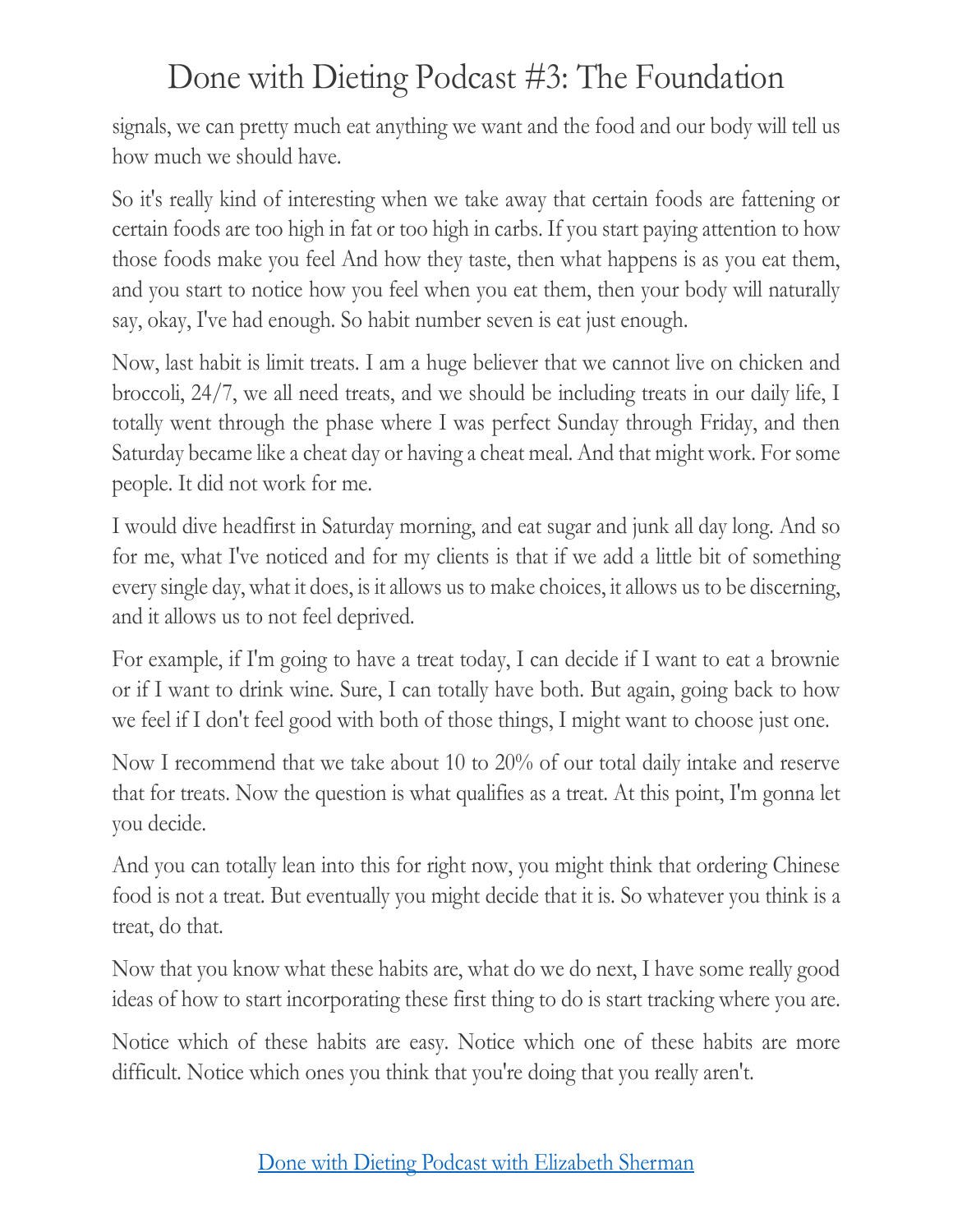Again, the first thing you want to do is start tracking how many glasses of water Am I drinking a day? How many servings of vegetables am I eating per day? How many hours of sleep Am I getting per night? How well Am I doing on each of these things. And then once you've tracked that for probably a week, then what you want to do is start adding density, frequency and intensity.

Okay, what are density, frequency and intensity, let me tell you.

So density is how much you're adding per instance. So let me give you some examples. If you're already walking, let's say three days a week for 20 minutes, adding more time to your walking would be considered density. If you're eating, let's say, a serving of vegetables every day, adding another serving would be considered increasing your density. Or if you're already drinking, let's say 24 ounces of water, adding another eight ounces to that could be adding density.

Now we can also use density to start taking habits away habits that we don't want to keep doing, we can start limiting those. So for example, if you're eating three servings of cookies or wine per day, you might want to decrease the density of that from three servings to two. So that's density.

Next is frequency. A frequency example might be adding an additional day of walking to your schedule. Again, if you're walking three days per week, then you would add a fourth day could be the same amount of time doesn't have to be.

So if you're walking three days a week for 20 minutes a day, you could add a fourth day at 10 minutes. There's no wrong way of doing it.

Okay, so here's here's actually a really good example for vegetables. As far as frequency goes. When we want to add more vegetables to our diet. If you're already eating one serving of vegetables every day. We think that it's logical to start just adding two servings of vegetables every single day. But maybe it makes more sense to add two servings of vegetables only three days a week or two days a week.

So that would be your frequency. You're increasing. Seeing the number of days that you're adding two servings. And then once you're good with eating two servings of vegetables twice a week, then maybe add a third day of eating two servings of vegetables, same thing goes with decreasing certain habits.